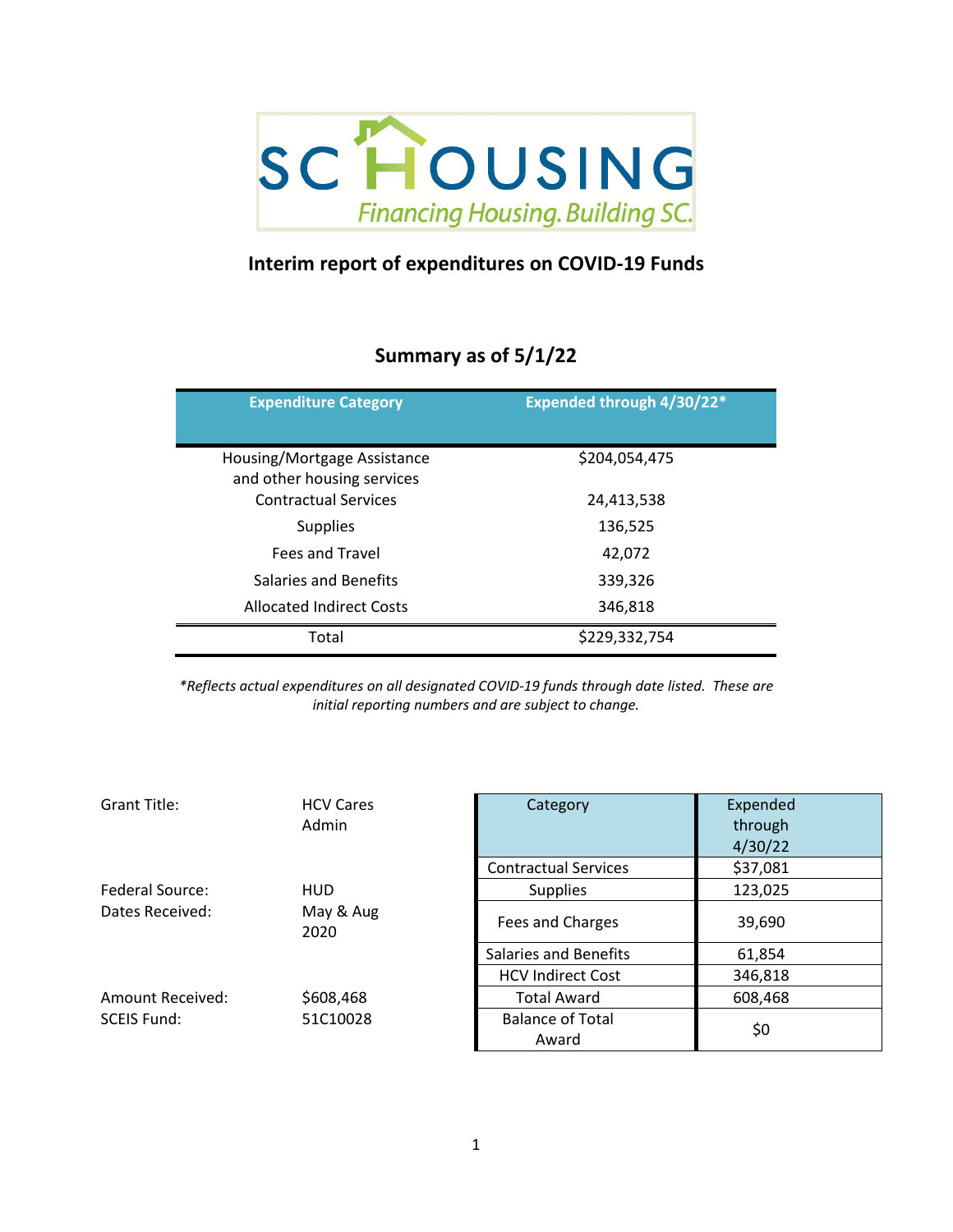Purpose: Pursuant to the Coronavirus Aid, Relief, and Economic Security Act (CARES Act), HUD awarded administrative fees to prevent, prepare for, and respond to coronavirus. This is to allow public housing agencies to maintain normal operations and take other necessary actions during the period the HCV programs is impacted by the virus.

| Grant Title:       | Mainstream 5        | Category                  | Expended  |
|--------------------|---------------------|---------------------------|-----------|
|                    |                     |                           | through   |
|                    |                     |                           | 4/30/22   |
| Federal Source:    | <b>HUD</b>          | <b>Housing Assistance</b> | \$91,056  |
| Dates Received:    | <b>Installments</b> |                           |           |
|                    | Mar 2021 -          |                           |           |
|                    | Mar 2022            |                           |           |
|                    |                     | <b>Total Award</b>        | 507,600   |
| Amount Received:   | \$152,820           |                           |           |
| <b>SCEIS Fund:</b> | 51C10028            | <b>Balance of Total</b>   |           |
|                    |                     | Award                     | \$416,544 |

Purpose: Pursuant to the CARES Act, HUD allocated unobligated Mainstream Program funding for incremental tenant‐based rental assistance for public housing authorities who were previously awarded funding allocations in the 2017 and 2019 Mainstream Voucher Program competitions. This additional funding will enable PHA's to respond to coronavirus.

| <b>Grant Title:</b> | SC Stay Plus   | Category                     | Expended through<br>4/30/22 |
|---------------------|----------------|------------------------------|-----------------------------|
| Federal Source:     | U.S. Treasury  | <b>Housing Assistance</b>    | \$179,839,213               |
|                     |                | <b>Contractual Services</b>  | 20,785,948                  |
|                     |                | <b>Supplies</b>              | 13,318                      |
| Date Received:      | Apr 2021       | <b>Salaries and Benefits</b> | 224,874                     |
|                     |                | Travel                       | 70                          |
| Amount Received:    | \$271,774,744* | Net Total Award*             | 238,524,744                 |
|                     |                | <b>Balance of Total</b>      | \$37,661,321                |
| <b>SCEIS Fund:</b>  | 51C60000       | Award                        |                             |

\*Per instructions from the US Treasury, \$33,250,000 of Emergency Rental Assistance has been reallocated to Richland, Charleston and Anderson counties for distribution in those respective counties, which had spent the funds previously allocated to them.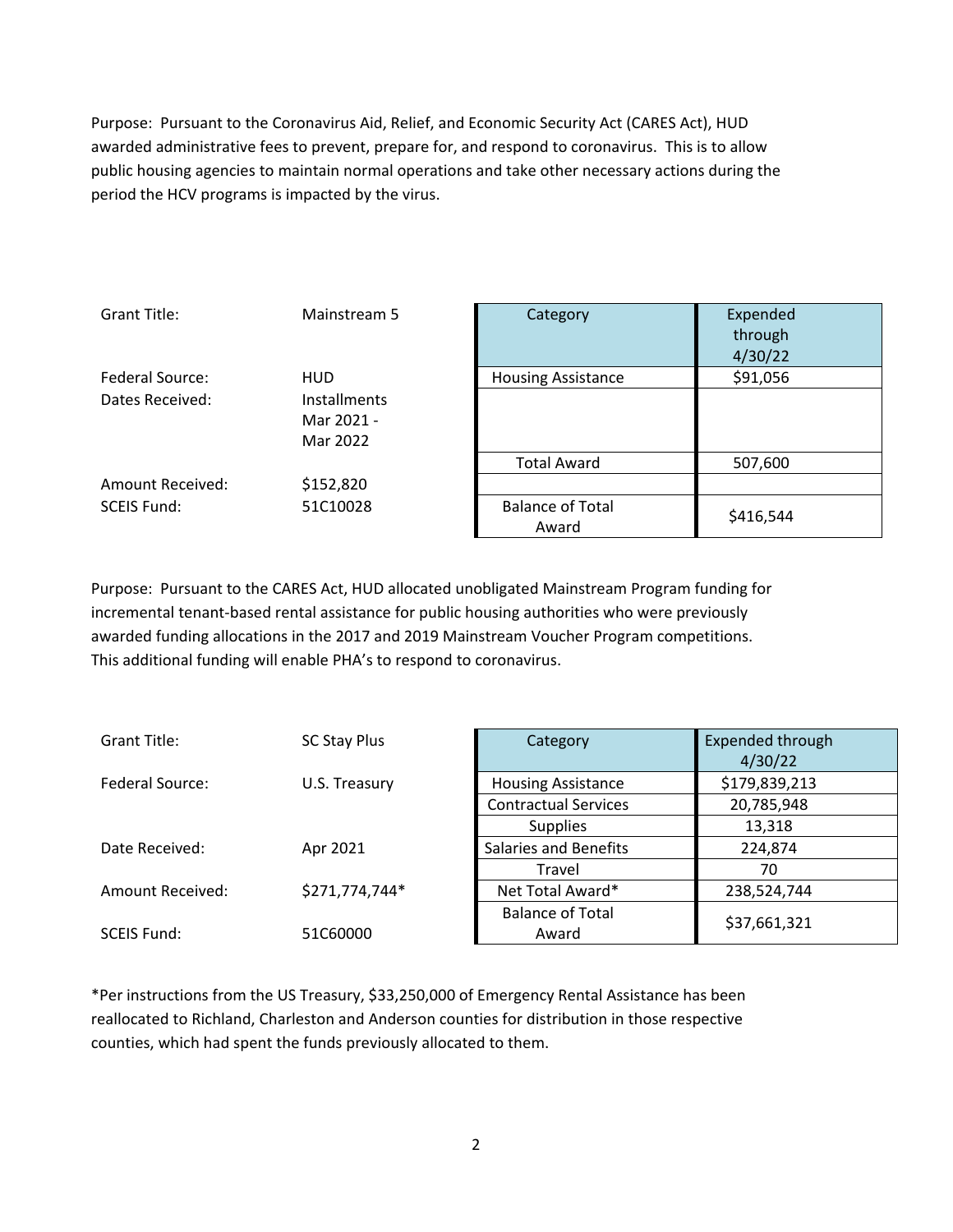Purpose: Pursuant to the Consolidated Appropriations Act of 2020, U.S. Treasury allocated Emergency Rental Assistance program 1 funding to assist households that are unable to pay rent or utilities, or experienced other financial hardship due, directly or indirectly, to the COVID‐19 outbreak. The U.S. Treasury allocated funds to the highest-need areas, where job loss and high market costs have made it especially difficult for low-income renters.

| Grant Title:       | SC Stay Plus 2                 | Category                         | Expended<br>through<br>4/30/22 |
|--------------------|--------------------------------|----------------------------------|--------------------------------|
| Federal Source:    | U.S. Treasury                  | <b>Housing Assistance</b>        | \$18,271,809                   |
| Date Received:     | 40% May 2021<br>30% April 2022 | <b>Contractual Services</b>      | 1,171,766                      |
|                    |                                | <b>Total Award</b>               | 231,969,208                    |
| Amount Received:   | \$162,378,445                  |                                  |                                |
| <b>SCEIS Fund:</b> | 51C70011                       | <b>Balance of Total</b><br>Award | \$212,525,633                  |

Purpose: Pursuant to the American Rescue Plan Act of 2021, U.S. Treasury allocated Emergency Rental Assistance 2 (ERA 2) funding, also to assist households that are unable to pay rent or utilities, who has qualified for unemployment benefits or experienced a reduction in household income, incurred significant costs, or experienced other financial hardship during or due, directly or indirectly, to the coronavirus pandemic.

| Grant Title:       | SC Mortgage<br>Rescue<br>Program | Category                         | <b>Expended throu</b><br>4/30/22 |
|--------------------|----------------------------------|----------------------------------|----------------------------------|
| Federal Source:    | U.S. Treasury                    | Mortgage Assistance              | \$5,624,964                      |
| Date Received:     | 10% May 2021                     |                                  |                                  |
|                    | 90% Feb 2022                     | <b>Contractual Services</b>      | 2,405,193                        |
|                    |                                  | <b>Total Award</b>               | 144,650,807                      |
| Amount Received:   | \$144,650,807                    |                                  |                                  |
| <b>SCEIS Fund:</b> | 51C70012                         | <b>Balance of Total</b><br>Award | \$136,620,650                    |

| <b>SC Mortgage</b><br>Rescue<br>Program | Category                    | <b>Expended through</b><br>4/30/22 |
|-----------------------------------------|-----------------------------|------------------------------------|
| U.S. Treasury                           | Mortgage Assistance         | \$5,624,964                        |
| 10% May 2021                            |                             |                                    |
| 90% Feb 2022                            | <b>Contractual Services</b> | 2,405,193                          |
|                                         | <b>Total Award</b>          | 144,650,807                        |
| \$144,650,807                           |                             |                                    |
| 51C70012                                | <b>Balance of Total</b>     | \$136,620,650                      |
|                                         | Award                       |                                    |